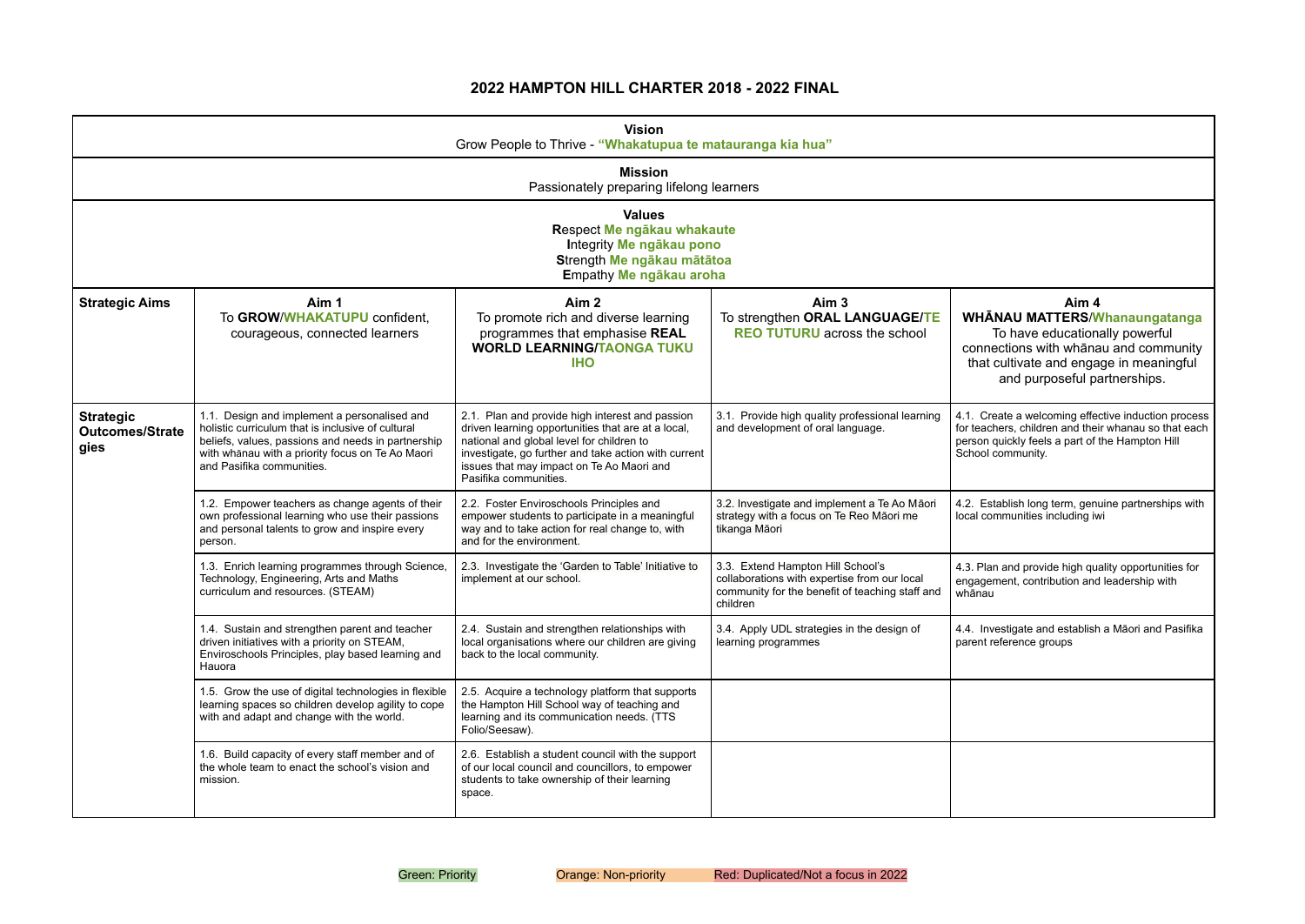#### **Educationally Powerful Connections cultivate and engage in meaningful and purposeful relationships with whānau through:**

| <b>Our Success</b>                         | Grow confident, connected and curious<br>learners who:<br>Understand and recognise the unique<br>$\bullet$<br>position of tangata whenua in Aotearoa<br>New Zealand<br>Develop self-efficacy<br>Think critically and make informed<br>decisions<br>Show Resilience, Integrity, Manaakitanga<br>and Unity<br>Develop and grow the 4 C's -<br>$\bullet$<br>Collaboration, communication, creativity<br>and critical thinking.                                                                                                                                                                                                                                                    | Promote rich and diverse learning<br>programmes that are:<br>Culturally responsive, Inclusive,<br>connected, passion driven, meaningful,<br>relevant, current and future focused. We<br>will include local, national and global<br>learning contexts. (Preparing global<br>citizens).                                                                                                                                                                                                                           | <b>Language Acquisition</b><br>Strengthen oral language and non verbal<br>communication across the school through:<br>Universal Design for Learning:<br>$\bullet$<br>designing learning programmes that<br>are inclusive of students unique<br>identity and learning needs<br>Learning programmes that promote<br>$\bullet$<br>the use of languages of the world<br>which enables children to confidently<br>talk about learning, using the language<br>of learning (academic language) | Educa<br>cultiva<br>purpo |
|--------------------------------------------|--------------------------------------------------------------------------------------------------------------------------------------------------------------------------------------------------------------------------------------------------------------------------------------------------------------------------------------------------------------------------------------------------------------------------------------------------------------------------------------------------------------------------------------------------------------------------------------------------------------------------------------------------------------------------------|-----------------------------------------------------------------------------------------------------------------------------------------------------------------------------------------------------------------------------------------------------------------------------------------------------------------------------------------------------------------------------------------------------------------------------------------------------------------------------------------------------------------|-----------------------------------------------------------------------------------------------------------------------------------------------------------------------------------------------------------------------------------------------------------------------------------------------------------------------------------------------------------------------------------------------------------------------------------------------------------------------------------------|---------------------------|
| <b>Measures &amp;</b><br><b>Indicators</b> | Indicators and metrics are established to<br>measure and report on each student and<br>teacher progress and achievement.<br>Caregiver and parent surveys provide<br>specific and highly positive feedback<br>indicating their child's development and<br>progress in academic learning, social skills<br>and emotional capabilities (RIMU).<br>There will be an increase in the number of<br>students driving their own learning inquires<br>and sharing and presenting learning with<br>whanau in a range of ways (Digital<br>portfolios-SeeSaw)<br>Current parent and teacher driven<br>initiatives will continue throughout the year<br>with an increase in parent support. | There will be an increase in participation<br>and involvement from; the cloud based<br>learning community and local community<br>and schools.<br>There will be an increase in the number<br>of EOTC activities within the school and<br>in the community.<br>Student and parent surveys provide<br>highly positive feedback evaluating<br>engagement and personalised learning<br>programmes for children.<br>Students are actively engaged in dialogue<br>and decision making with the board and<br>Principal. | Teachers will engage and apply UDL<br>$\bullet$<br>strategies that promote learning<br>focused conversations.<br>All students at Hampton Hill School<br>$\bullet$<br>will be able to confidently talk about or<br>communicate their individual learning<br>pathways.<br>Physical environments will reflect Te<br>$\bullet$<br>Ao Māori and Te Reo will be heard,<br>seen and felt throughout the school.                                                                                |                           |

- developing a school culture of openness, honesty and trust where cultural diversity is acknowledged and celebrated provide opportunities for whānau to connect and engage with the school Use of technologies for whānau to stay
- connected, engaged and informed about learning
- People will have a clear understanding of the vision, values and goals of our school and be engaged members of our community.
- Learning programmes will reflect community initiatives and involvement will be visible in our school.
- The Board of Trustees will engage and gather community voice to evaluate and enhance wellbeing, collaboration and inclusive practices at our school.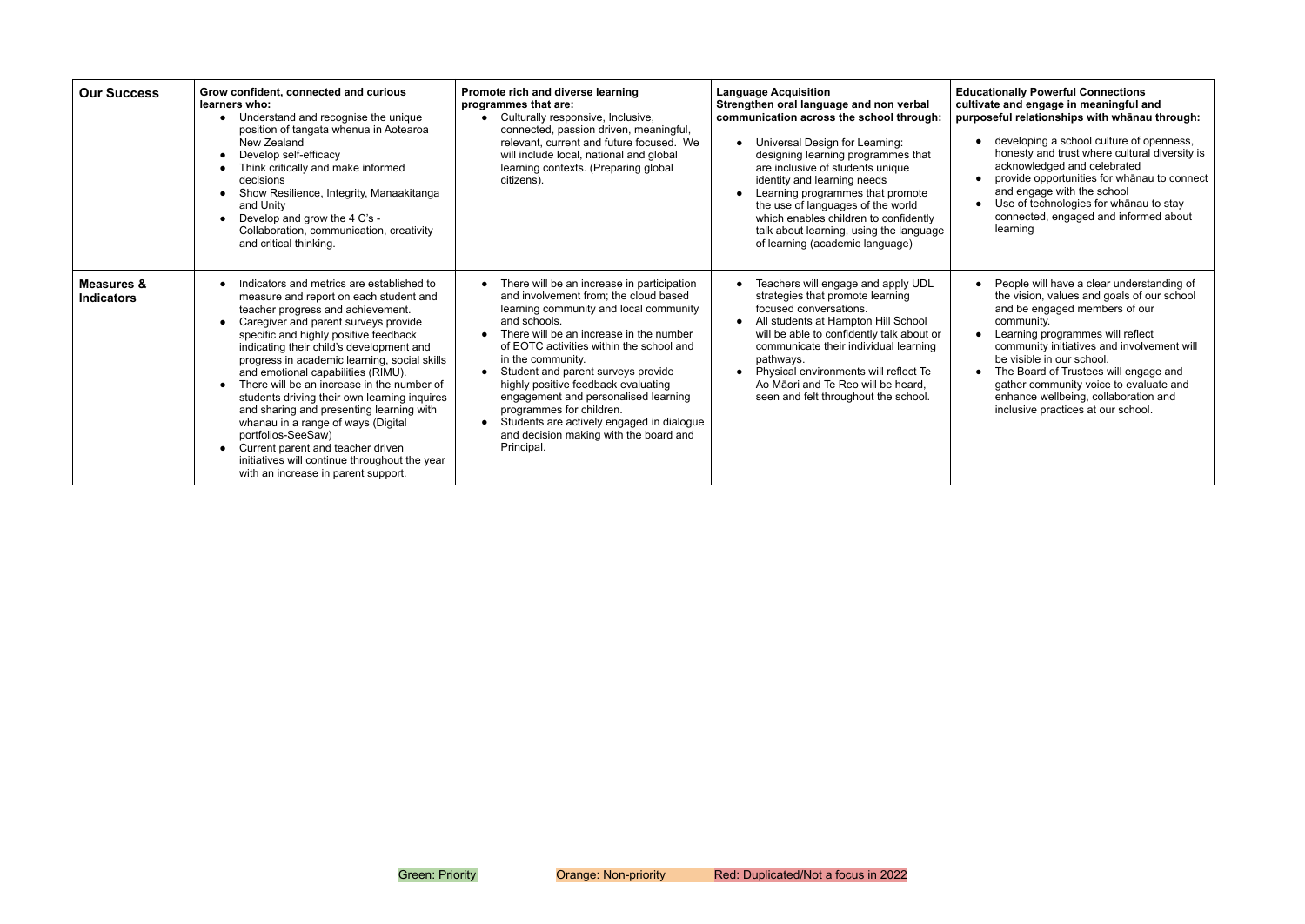# **2022 Annual Plan**

### **Strategic Aim 1: To GROW**/**WHAKATUPU confident, courageous, connected learners Strategic Outcomes:**

- 1.1. Design and implement a personalised and holistic curriculum that is inclusive of cultural beliefs, values, passions and needs in partnership with whānau with a priority focus on Te Ao M
- 1.2. Empower teachers as change agents of their own professional learning who use their passions and personal talents to grow and inspire every person
- 1.3. Enrich learning programmes through Science, Technology, Engineering, Arts and Maths curriculum and resources. (STEAM)
- 1.4. Sustain and strengthen parent and teacher driven initiatives with a priority on STEAM, Enviroschools Principles, Play Based Learning and Hauora
- 1.5. Grow the use of digital technologies in flexible learning spaces so children develop agility to cope with and adapt and change with the world
- 1.6. Build capacity of every staff member and of the whole team to enact the school's vision and mission

| 2022 Initiative/What                                                                                        | <b>Key Actions/How</b>                                                                                                                                                                      | Who                                                                                 | <b>Timeframe</b>  | <b>Measured By</b>                                                                                                                                                                                                                                                                                                                                    | <b>Progress &amp; Impact</b> |
|-------------------------------------------------------------------------------------------------------------|---------------------------------------------------------------------------------------------------------------------------------------------------------------------------------------------|-------------------------------------------------------------------------------------|-------------------|-------------------------------------------------------------------------------------------------------------------------------------------------------------------------------------------------------------------------------------------------------------------------------------------------------------------------------------------------------|------------------------------|
| 1.1. Further Implement and<br>determine what our local curriculum<br>looks like, sounds like and feels like | <b>Embed the use of a</b><br>$\bullet$<br>consistent school-wide<br>internal review tool                                                                                                    | Leadership Team                                                                     | <b>Term 1 - 4</b> | Evidence of Spiral of Inquiry<br>being used to review school<br>programmes                                                                                                                                                                                                                                                                            |                              |
| on a daily basis                                                                                            | <b>Further</b> implement the<br>$\bullet$<br>Ministry of Education's<br>Positive Behaviour for<br>Learning Tier 1 Programme                                                                 | Principal<br>Leadership Team<br><b>WIS Kahui Ako Lead</b><br>PB4L Team<br>All staff | <b>Term 1 - 4</b> | PB4L school-wide<br>evaluation tool (SET)<br>Implementation of RISE<br>$\bullet$<br>values and acknowledging<br>expected behaviours system<br><b>Consistent use of RISE</b><br>$\bullet$<br>School-wide matrix<br>Creation and implementation<br>$\bullet$<br>of Discouraging Behaviours<br>matrix<br>Sustainability of ZOR<br>$\bullet$<br>programme |                              |
|                                                                                                             | Synthesize current local<br>$\bullet$<br>draft curriculum documents<br>and create documentation<br>for areas that need to be<br>developed                                                   | Leadership Team<br><b>Local Curriculum Leaders</b>                                  | <b>Term 1 - 4</b> | Further development of draft<br><b>HHS Local Curriculum</b>                                                                                                                                                                                                                                                                                           |                              |
| 1.2. Teaching staff work<br>collaboratively to develop and reflect<br>on their own practice                 | <b>Review</b> and value the<br><b>Hampton Hill Professional</b><br><b>Growth Cycle</b>                                                                                                      | All teaching staff                                                                  | Term 1            | <b>Evidence of a Professional</b><br>$\bullet$<br>Growth Cycle document that<br>all staff know and can<br>achieve                                                                                                                                                                                                                                     |                              |
|                                                                                                             | <b>Continue to establish a</b><br>clear understanding<br>amongst teaching staff of the<br>fundamentals of teaching<br>and learning through UDL<br>so students can learn most<br>effectively | All teaching staff                                                                  | <b>Term 1 - 4</b> | <b>Student voice</b><br>$\bullet$<br>Moderation process and<br>consistent understanding of<br>curriculum levels<br>Teacher support visits<br>$\bullet$<br>Evidence of planning<br>Syndicate minutes                                                                                                                                                   |                              |
|                                                                                                             | Teaching staff engage and<br>$\bullet$<br>reflect on their teaching<br>practice using the Spiral of<br>Inquiry with a focus on<br>Universal Design for<br>Learning                          | All teaching staff                                                                  | Term 1 - 4        | Ongoing monitoring of target<br>$\bullet$<br>students linked to a UDL<br>teaching inquiry<br><b>Achievement in Writing</b><br>$\bullet$<br>Syndicate meeting minutes<br>of teaching inquiry<br>discussion<br><b>Support visits</b><br>$\bullet$                                                                                                       |                              |

|                                                                                         | Maori and Pasifika communities |
|-----------------------------------------------------------------------------------------|--------------------------------|
|                                                                                         | Progress & Impact              |
| f Inquiry<br>school                                                                     |                                |
| $\lambda$<br><b>İSE</b><br>edging<br>s system<br><b>SE</b><br>nentation<br>aviours<br>२ |                                |
| t of draft<br>m                                                                         |                                |
| ssional<br>ent that<br>In                                                               |                                |
| and<br>nding of<br>ts<br>J                                                              |                                |
| of target<br><b>UDL</b><br>ing<br>ninutes                                               |                                |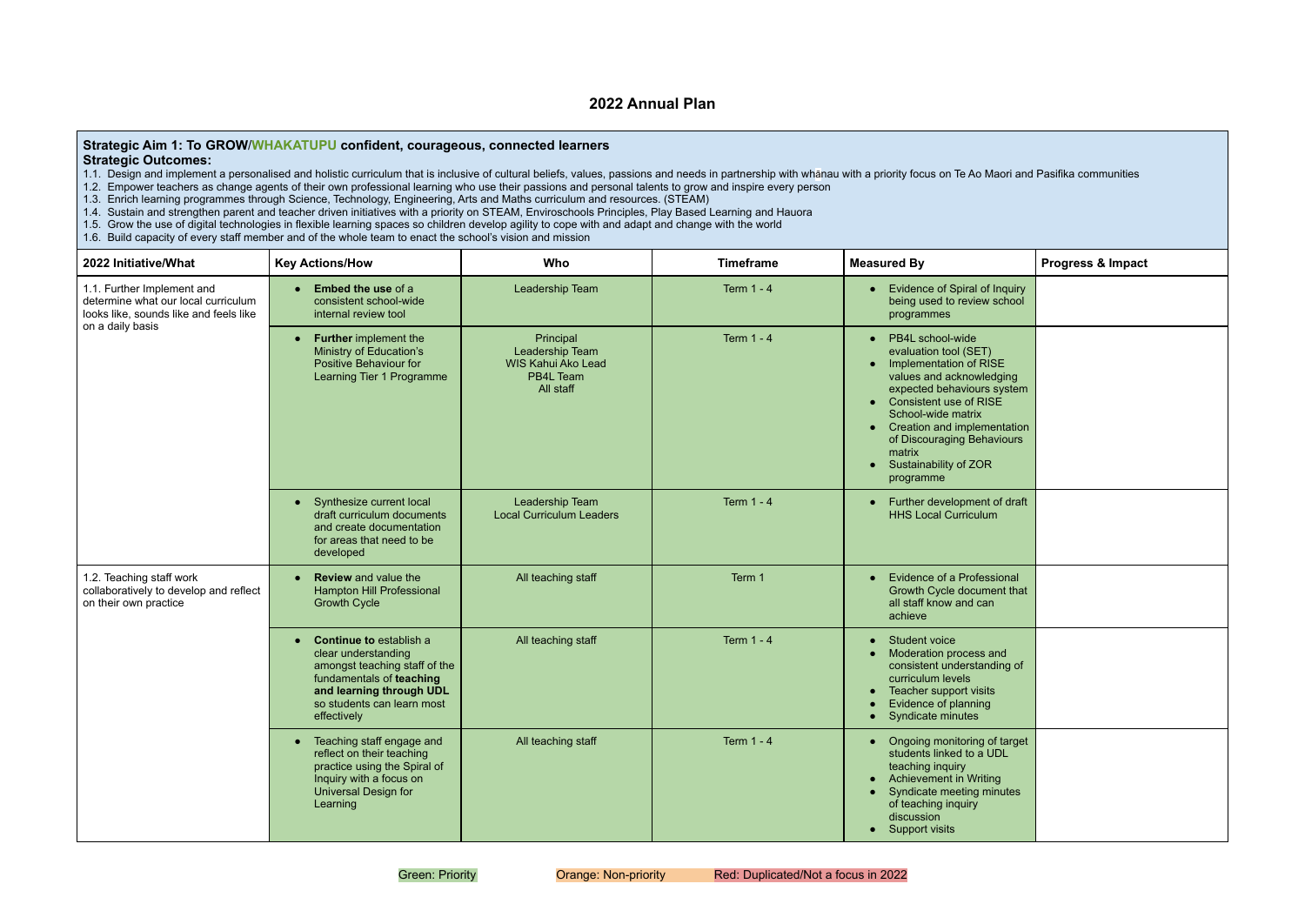|                                                                                     |                                                                                                                                                                                           |                                                                                 |                       | Completion of annual<br>teacher registration                                                                                                                                  |                                                                                                                                                                                   |
|-------------------------------------------------------------------------------------|-------------------------------------------------------------------------------------------------------------------------------------------------------------------------------------------|---------------------------------------------------------------------------------|-----------------------|-------------------------------------------------------------------------------------------------------------------------------------------------------------------------------|-----------------------------------------------------------------------------------------------------------------------------------------------------------------------------------|
|                                                                                     | <b>Research effective</b><br>$\bullet$<br>pedagogy for collaborative<br>teaching and learning<br>spaces                                                                                   | All teaching staff                                                              | <b>Term 1 - 4</b>     | • Summary document of<br>research, findings and<br>recommendations<br>Internal evaluation of trial<br>approaches                                                              | • Not a focus in 2022 to be<br>re-evaluated in the<br>2023-2025 review                                                                                                            |
| 1.3. Integrate STEAM into a range of<br>curriculum areas with a focus on<br>Science | • Appoint a lead teacher of<br><b>STEAM</b>                                                                                                                                               | Principal                                                                       | Term 1                | Appointment made with<br>clear job description                                                                                                                                | • Not offered in 2022 due to<br>unit reduction.<br>Elements of this can be<br>$\bullet$<br>offered through Team<br>Leaders, Kahui Ako ASL<br>and integration of the<br>curriculum |
|                                                                                     | Identify and develop<br>$\bullet$<br>opportunities for STEAM to<br>be a driver of our planning<br>and programmes                                                                          | Kahui Ako ASL                                                                   | <b>Term 1 - 4</b>     | Work with Kahui Ako ASL in<br>this area<br><b>Syndicate Meetings</b><br>2022 science budget spend                                                                             |                                                                                                                                                                                   |
|                                                                                     | Implement our science<br>$\bullet$<br>curriculum along with the<br>necessary resources                                                                                                    | Kahui Ako ASL                                                                   | <b>Term 1 - 4</b>     | <b>Staff meetings</b><br>Syndicate meetings<br>Planning<br>2022 science budget spend                                                                                          |                                                                                                                                                                                   |
| 1.4. Continue to support and<br>strengthen parent initiatives                       | Clearly identify the parent<br>$\bullet$<br>initiatives linked to our<br>learning drivers. Gather<br>whanau voices to strengthen<br>these initiatives and identify<br>new opportunities P | <b>SLT &amp; Team Leaders</b>                                                   | End of Term 2         | • Identify and document<br>parent initiatives in our local<br>curriculum<br>• Community survey                                                                                |                                                                                                                                                                                   |
| 1.5. Determine our school-wide<br>digital technology learning platforms             | Implement SPOTLIGHT as<br>our digital learning platform<br>• Appoint Digital Technology<br>Leader                                                                                         | <b>Digital Technology Leader</b><br><b>SLT &amp; Team Leaders</b>               | <b>Term 1 - 4</b>     | SPOTLIGHT being used to<br>design and plan learning<br>Tamariki engaging and using<br><b>SPOTLIGHT</b><br>• Whanau connected to<br><b>SPOTLIGHT</b><br>Reporting on SPOTLIGHT |                                                                                                                                                                                   |
| 1.6. Establish a leadership culture                                                 | Engage the services of a<br>leadership expert to facilitate<br>leadership growth                                                                                                          | Principal                                                                       | Term 1 - 4            | Leadership minutes<br>Leadership Plan Overview<br>Document for 2022<br>Leadership Inquiry                                                                                     |                                                                                                                                                                                   |
|                                                                                     | Timetable regular leadership<br>meetings                                                                                                                                                  | Principal<br>Leadership Team                                                    | Fortnightly each term | • Leadership Plan Overview<br>Document for 2022                                                                                                                               |                                                                                                                                                                                   |
|                                                                                     | • Provide a robust, meaningful<br>leadership programme<br>where our leaders are<br>supported and mentored                                                                                 | Principal<br>Leadership Team<br>Poutama Pounamu<br>Facilitator<br>Kahui Ako ASL | Term 1 - 4            | Leadership minutes<br>Leadership Plan Overview<br>Document for 2022<br>Leadership Inquiry<br>Poutama Pounamu<br>Facilitator<br>Kahui Ako ASL                                  |                                                                                                                                                                                   |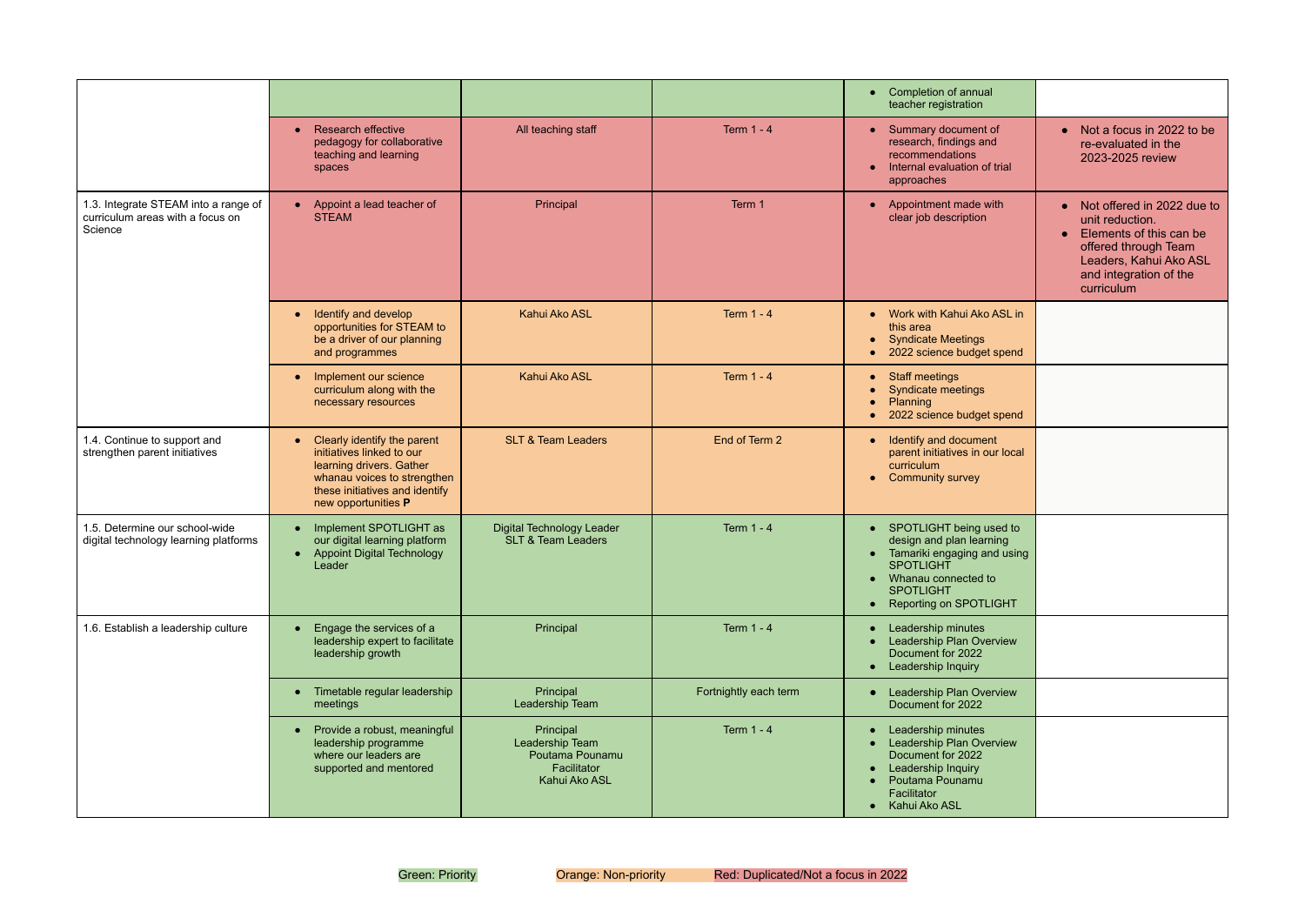#### **Strategic Aim 2: To promote rich and diverse learning programmes that emphasise REAL WORLD LEARNING/TAONGA TUKU IHO Strategic Outcomes:**

2.1. Plan and provide high interest and passion driven learning opportunities that are at a local, national and global level for children to investigate, go further and take action with current Pasifika communities

2.2. Foster Enviroschools Principles and empower students to participate in a meaningful way and to take action for real change to, with and for the environment

2.3. Investigate the 'Garden to Table' initiative to implement at our school

2.4. Sustain and strengthen relationships with local organisations where our children are giving back to the local community

2.5. Acquire a technology platform that supports the Hampton Hill School way of teaching and learning and its communication needs. (TTS Folio/Seesaw)

2.6. Establish a student council with the support of our local council and councillors, to empower students to take ownership of their learning space

|                          | issues that may impact on Te Ao Maori and                                         |
|--------------------------|-----------------------------------------------------------------------------------|
|                          | Impact                                                                            |
| verview                  |                                                                                   |
| эs<br>ninutes<br>data on |                                                                                   |
| and<br>w plan<br>steps   |                                                                                   |
| with                     |                                                                                   |
| ntation                  |                                                                                   |
| steps                    | Not a focus in 2022 to be<br>$\bullet$<br>re-evaluated in the<br>2023-2025 review |
| nes                      |                                                                                   |
|                          |                                                                                   |
| erm<br>eting             |                                                                                   |

| 2022 Initiative/What                                                                                              | <b>Key Actions/How</b>                                                                                                                                                                                                       | Who                                                            | <b>Timeframe</b>  | <b>Measured By</b>                                                                                                                                                                           | <b>Impact</b> |
|-------------------------------------------------------------------------------------------------------------------|------------------------------------------------------------------------------------------------------------------------------------------------------------------------------------------------------------------------------|----------------------------------------------------------------|-------------------|----------------------------------------------------------------------------------------------------------------------------------------------------------------------------------------------|---------------|
| 2.1. Create a purposeful assessment<br>framework that enables us to design<br>learning based on our students need | Review our existing<br>$\bullet$<br>assessment timetable and<br>the use of this on our SMS                                                                                                                                   | All teaching staff                                             | Term 1            | • 2022 Assessment Overview                                                                                                                                                                   |               |
|                                                                                                                   | Provide opportunities to<br>$\bullet$<br>develop data literacy<br>specifically linked to<br>purposeful formative and<br>summative assessment                                                                                 | <b>SLT</b><br><b>Team Leaders</b><br><b>Curriculum Leaders</b> | <b>Term 1 - 4</b> | Staff meeting minutes<br>$\bullet$<br>Syndicate meeting minutes<br><b>BOT</b> minutes<br>Accurate and timely data on<br><b>SMS</b>                                                           |               |
| 2.2. Review our Enviroschools<br>programme and determine our next<br>steps                                        | Use the Enviroschools<br>$\bullet$<br>programme to self-reflect on<br>our current level and identify<br>next steps                                                                                                           | Enviroleader                                                   | End of Term 2     | Self-Reflection Day and<br>$\bullet$<br>establishment of new plan<br>with identified next steps                                                                                              |               |
|                                                                                                                   | Appoint a lead teacher of<br>$\bullet$<br>Enviroschools                                                                                                                                                                      | Principal                                                      | Term 1            | Appointment made with<br>$\bullet$<br>clear job description                                                                                                                                  |               |
|                                                                                                                   | Develop an implementation<br>$\bullet$<br>plan for Enviroschools as a<br>learning driver                                                                                                                                     | Enviroleader                                                   | End of Term 4     | <b>Enviroschools local</b><br>curriculum Implementation<br>plan                                                                                                                              |               |
| 2.3. Investigate how our garden may<br>fit into the Garden to Table<br>programme                                  | Collaborate and consult with<br>$\bullet$<br>our key stakeholders<br>regarding the use of our<br>existing garden                                                                                                             | Enviroleader                                                   | End of Term 4     | Outcomes and next steps<br>$\bullet$<br>from EnviroSchool<br>self-reflection                                                                                                                 | $\bullet$     |
| 2.4. Establish a mutually beneficial<br>relationship between Hampton Hill<br>School and our local community       | <b>Continue to work with the</b><br>$\bullet$<br>key organisations in our<br>community that we have<br>established links with and<br>evaluate further<br>opportunities that HHS can<br>establish with local<br>organisations | <b>SLT &amp; Team Leaders</b>                                  | <b>Term 1 - 4</b> | Learning planning<br>$\bullet$<br>documents<br><b>Community visits</b><br>Kahui Ako programmes<br><b>Salvation Army</b><br>Challenge 2000<br><b>Local Council</b><br><b>Community Police</b> |               |
| 2.5. Implement a learning and<br>teaching digital technology platform<br>(already in 1.5)                         |                                                                                                                                                                                                                              |                                                                |                   |                                                                                                                                                                                              |               |
| 2.6. Grow student voice                                                                                           | Continue to conduct a<br>$\bullet$<br>student council that has an<br>active voice in our kura P                                                                                                                              | <b>SLT &amp; Team Leaders</b>                                  | <b>Term 1 - 4</b> | Timetabled twice a term<br>$\bullet$<br>meeting<br><b>Student Council Meeting</b>                                                                                                            |               |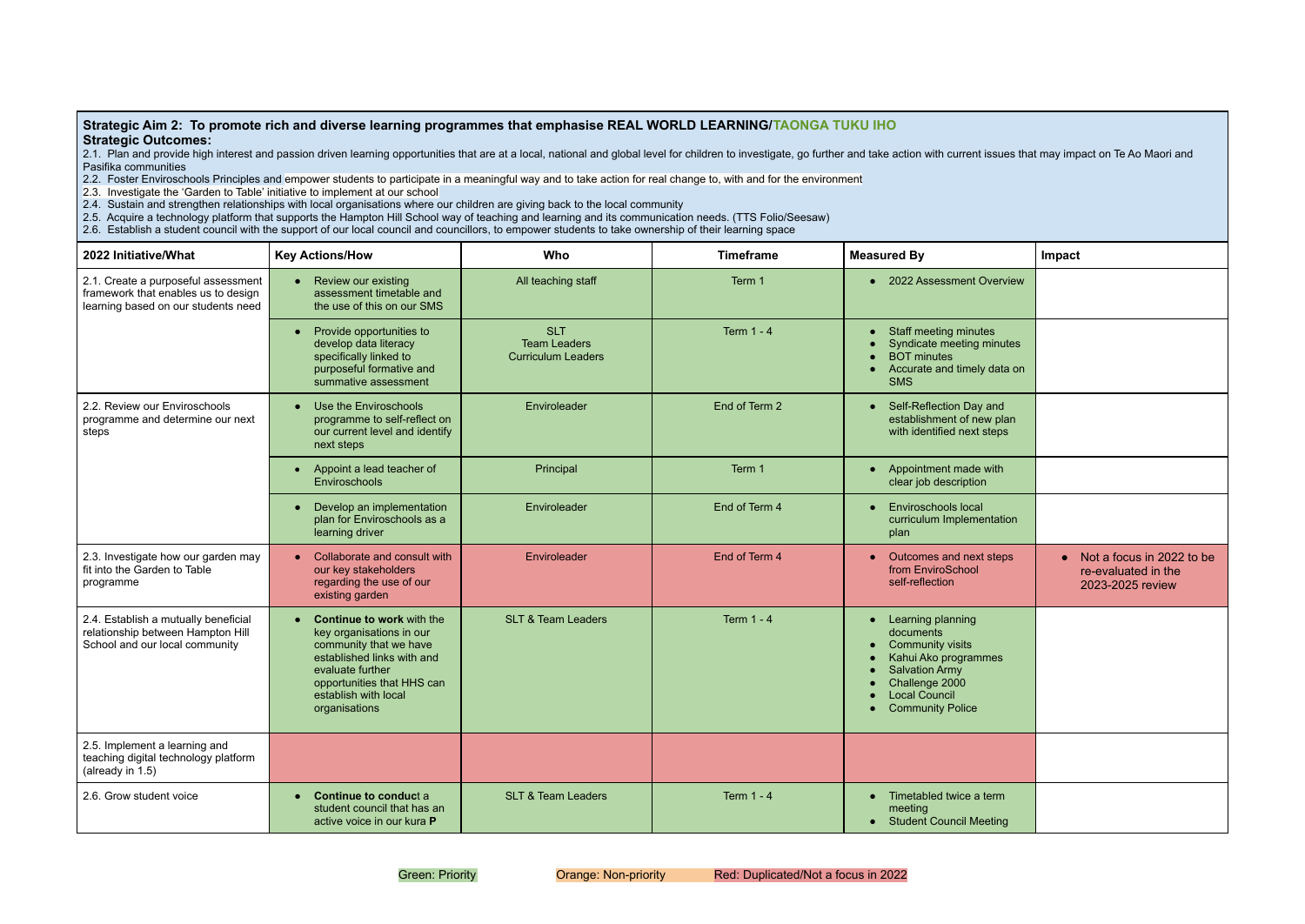|                                                                                                                                                                                |              |                   | minutes<br>Visibility across the school                                                                                                                                                                |
|--------------------------------------------------------------------------------------------------------------------------------------------------------------------------------|--------------|-------------------|--------------------------------------------------------------------------------------------------------------------------------------------------------------------------------------------------------|
| Seek regular feedback from<br>$\bullet$<br>our students on decisions<br>that have an impact on their<br>learning                                                               | All teachers | <b>Term 1 - 4</b> | <b>Student Survey</b><br><b>Support Visits</b>                                                                                                                                                         |
| Identify leadership<br>$\bullet$<br>opportunities across the<br>school for our learners                                                                                        | All teachers | Term $1 - 4$      | 2022 Student Leadership<br><b>Overview Document</b><br><b>PE Leaders</b><br>$\bullet$<br><b>Cultural Leaders</b><br>$\bullet$<br><b>Student Council</b><br><b>EnviroLeaders</b><br><b>PB4L Leaders</b> |
| Students are able to<br>$\bullet$<br>articulate their learning by<br>expressing what they are<br>learning, why they are<br>learning it and can<br>determine their next steps P | All teachers | <b>Term 1 - 4</b> | Student survey, feedback<br>and voice<br>Student led conferences                                                                                                                                       |

# **Strategic Aim 3:** To strengthen **ORAL LANGUAGE/TE REO TUTURU** across the school

| <b>Strategic Allii 3.</b> TO Strengthen <b>ORAL LANGOAGE/TE REO TOTORO</b> dClOSS the SCHOOL<br><b>Strategic Outcomes:</b><br>3.1. Provide high quality professional learning and development of oral language<br>3.2. Investigate and implement a Te Ao Māori strategy with a focus on Te Reo Māori me tikanga Māori<br>3.3. Extend Hampton Hill School's collaborations with expertise from our local community for the benefit of teaching staff and children<br>3.4. Apply UDL strategies in the design of learning programmes |                                                                                             |                                          |                  |                                                                                                    |                                                                         |  |  |
|------------------------------------------------------------------------------------------------------------------------------------------------------------------------------------------------------------------------------------------------------------------------------------------------------------------------------------------------------------------------------------------------------------------------------------------------------------------------------------------------------------------------------------|---------------------------------------------------------------------------------------------|------------------------------------------|------------------|----------------------------------------------------------------------------------------------------|-------------------------------------------------------------------------|--|--|
| 2022 Initiative                                                                                                                                                                                                                                                                                                                                                                                                                                                                                                                    | <b>Key Actions</b>                                                                          | Who                                      | <b>Timeframe</b> | <b>Measured By</b>                                                                                 | Impact                                                                  |  |  |
| 3.1. Establish a consistent<br>school-wide framework for<br>measuring oral language<br>development                                                                                                                                                                                                                                                                                                                                                                                                                                 | Use the HHS Oral Language<br>Matrix to support priority<br>learners <b>P</b>                | All teachers                             | <b>Termly</b>    | <b>Priority learner oral</b><br>language assessment<br>ELLP<br>Student-led conferences             | • Not a focus in 2022: to be<br>re-evaluated in the<br>2023-2025 review |  |  |
|                                                                                                                                                                                                                                                                                                                                                                                                                                                                                                                                    | Provide tailored PD for staff<br>around the use of the HHS<br>oral language matrix <b>P</b> | <b>ESOL Leader</b>                       | <b>Termly</b>    | Scheduled PLD meetings<br>Coaching sessions with PLD<br>provider<br>2021 ESOL outline<br>programme | • Not a focus in 2022: to be<br>re-evaluated in the<br>2023-2025 review |  |  |
| 3.2. Align our existing Te Ao Māori<br>strategy with the revised Ka Hikitia                                                                                                                                                                                                                                                                                                                                                                                                                                                        | Review our existing Te Ao<br>Māori strategy with the                                        | <b>Cultural Leader</b><br>Kapa Haka Team | End of Term 2    | Completion of spiral of<br>inquiry internal review tool                                            |                                                                         |  |  |

| school               |  |
|----------------------|--|
|                      |  |
| rship                |  |
| <b>Iback</b><br>ices |  |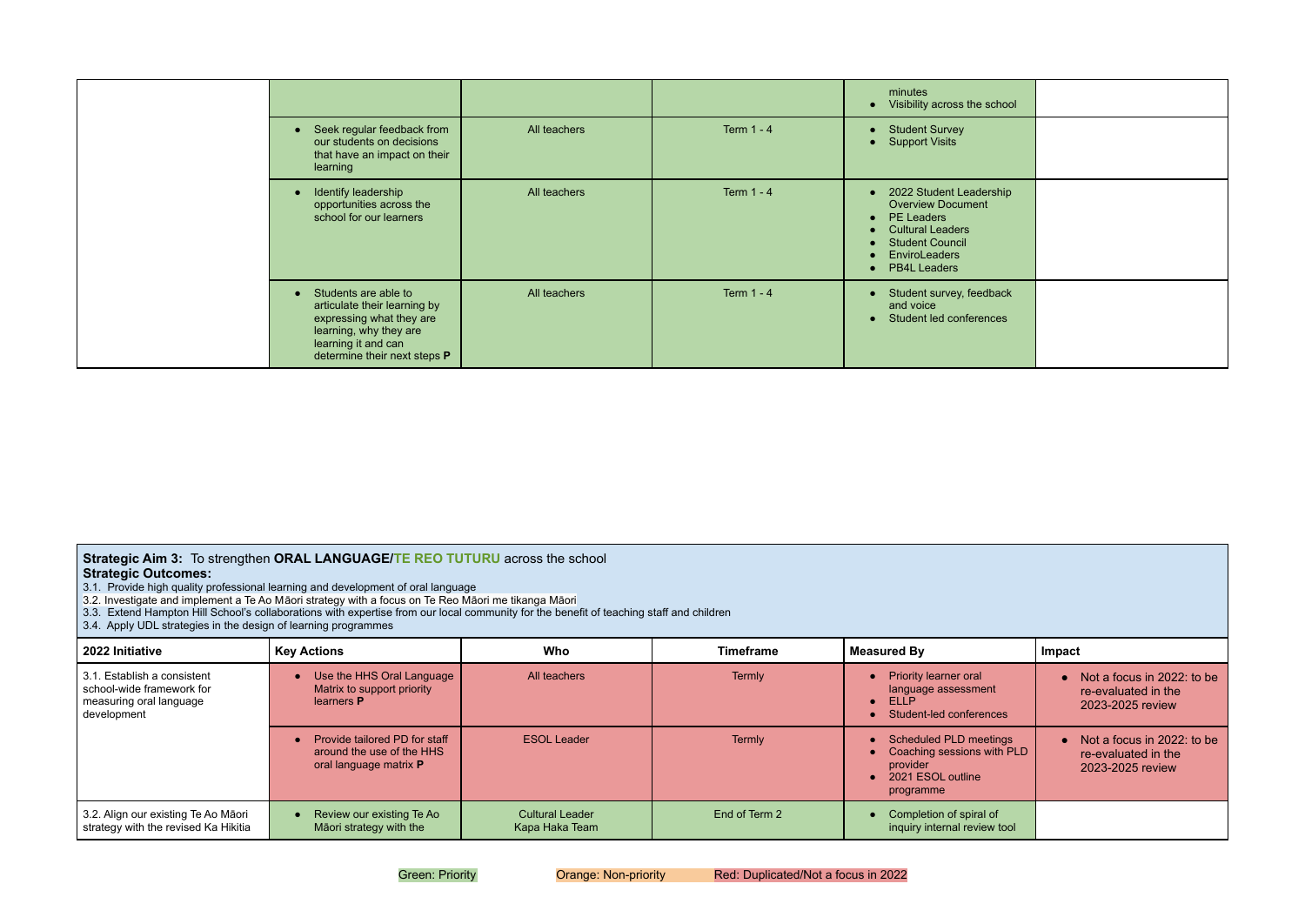| 2020 strategy                                                                                          | revised Ka Hikitia 2020<br>strategy and Poutama<br>Pounamu                                                                                 |                                                             |                   | • Poutama Pounamu PLD                                                                                                                                                          |
|--------------------------------------------------------------------------------------------------------|--------------------------------------------------------------------------------------------------------------------------------------------|-------------------------------------------------------------|-------------------|--------------------------------------------------------------------------------------------------------------------------------------------------------------------------------|
|                                                                                                        | Review with our key<br>$\bullet$<br>stakeholders, what Te Ao<br>Māori looks like, feels like<br>and sounds like on a daily<br>basis at HHS | <b>Cultural Leader</b><br>Kapa Haka Team                    | <b>Term 1 - 4</b> | Community survey<br><b>Student Survey</b><br>Links with Kahui Ako<br>strategy<br>Investigate the NZ History<br>Curriculum<br>Poutama Pounamu PLD                               |
| 3.2A Align our existing Pasifika<br>strategy with Tapasa                                               | Review our existing Pasifika<br>$\bullet$<br>strategy with Tapasa & Turu                                                                   | <b>Cultural Leader</b>                                      | End of Term 2     | Completion of spiral of<br>inquiry internal review tool<br>on our Pasifika strategy<br>iDraft Pasifika success plan                                                            |
| 3.3. Establish connections with local<br>experts to enhance learning<br>programmes<br>(already in 2.4) | When planning learning, we<br>$\bullet$<br>will clearly identify and<br>engage with experts in our<br>community                            |                                                             |                   |                                                                                                                                                                                |
| 3.4 Further implement UDL thinking<br>and strategies in our teaching<br>practice                       | Provide staff with PLD on<br>$\bullet$<br><b>UDL through MOE PLD</b><br>funding hours                                                      | <b>SLT</b><br><b>PLD Facilitator</b><br><b>Team Leaders</b> | <b>Term 1 - 4</b> | 2022 PLD delivery plan<br><b>Staff Meetings</b><br><b>Syndicate Meetings</b><br>Priority student teacher<br>inquiry<br>Student voice<br><b>Writing Data and</b><br>Achievement |

Strategic Aim 4: WHANAU MATTERS/Whanaungatanga To have educationally powerful connections with whānau and community that cultivate and engagently partnerships.

## **Strategic Outcomes:**

4.1. Create a welcoming effective induction process for teachers, children and their whanau so that each person quickly feels a part of the Hampton Hill School community.

4.2. Establish long term, genuine partnerships with local communities including iwi

- 4.3. Plan and provide high quality opportunities for engagement, contribution and leadership with whānau
- 4.4. Investigate and establish a Māori and Pasifika parent reference groups

| 2022 Initiative                                                                                  | <b>Key Actions</b>                                  | <b>Who</b>                       | <b>Timeframe</b> | <b>Measured By</b>                                         | Impact |
|--------------------------------------------------------------------------------------------------|-----------------------------------------------------|----------------------------------|------------------|------------------------------------------------------------|--------|
| 4.1. HHS understands what is<br>needed to support, transition in,<br>through and out of our kūra | Pōwhiri to welcome new<br>students and staff        | <b>Whole School</b>              | Term $1 - 4$     | <b>Community Calendar</b><br>Attendance                    |        |
|                                                                                                  | Update our induction booklet<br>for new staff       | <b>SLT</b>                       | Term 1           | <b>Induction Booklet</b><br><b>Feedback from inductees</b> |        |
|                                                                                                  | New students and staff are<br>paired up with school | <b>SLT</b><br>Classroom teachers | Term $1 - 4$     | Survey of new families                                     |        |

| PLD                                   |  |
|---------------------------------------|--|
| $\mathbf{c}$<br>listory<br>PLD        |  |
| $\circ$ f<br>w tool<br>egy<br>ss plan |  |
|                                       |  |
| $\mathsf{lan}$<br>her                 |  |

| ge in meaningful and purposeful |        |  |  |
|---------------------------------|--------|--|--|
|                                 | Impact |  |  |
| r                               |        |  |  |
| ctees                           |        |  |  |
| es                              |        |  |  |